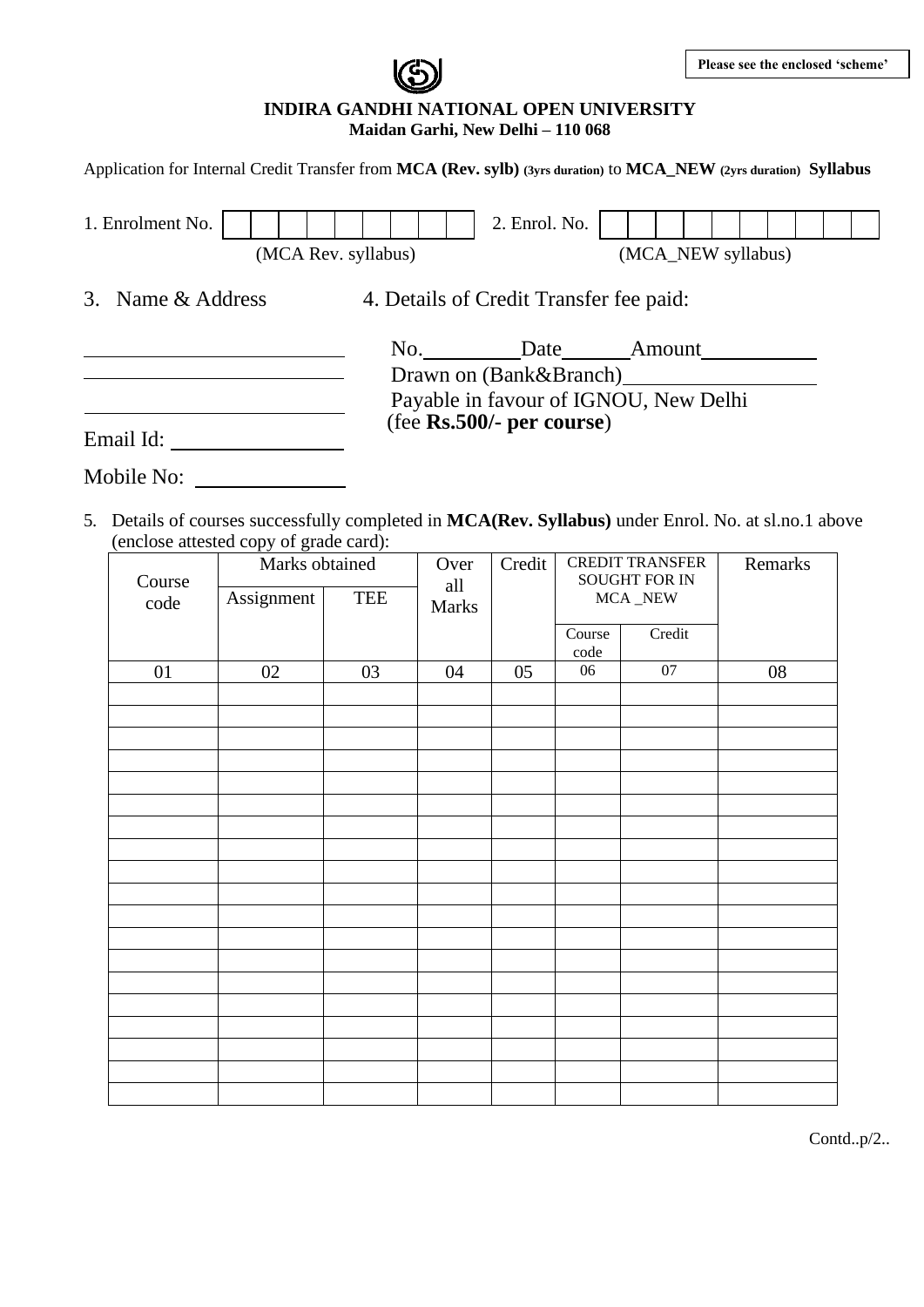**: 2 :**

| 1 <sup>st</sup> Semester |                |                | $2nd$ Semester |                |               | 3 <sup>rd</sup> Semester |                |               |
|--------------------------|----------------|----------------|----------------|----------------|---------------|--------------------------|----------------|---------------|
| <b>Course</b>            | <b>Credits</b> | <b>Please</b>  | Course         | <b>Credits</b> | <b>Please</b> | Course                   | <b>Credits</b> | <b>Please</b> |
| Code                     |                | $(\mathsf{V})$ | Code           |                | $(\sqrt{2})$  | Code                     |                | $(\sqrt{2})$  |
| <b>MCS211</b>            |                |                | <b>MCS218</b>  | 4              |               | <b>MCS224</b>            | 4              |               |
| <b>MCS212</b>            |                |                | <b>MCS219</b>  | 4              |               | <b>MCS225</b>            | 4              |               |
| <b>MCS213</b>            |                |                | <b>MCS220</b>  | 4              |               | <b>MCS226</b>            | 4              |               |
| <b>MCS214</b>            |                |                | <b>MCS221</b>  | 4              |               | <b>MCS227</b>            | 4              |               |
| <b>MCS215</b>            | ◠              |                | <b>MCSL222</b> | $\overline{2}$ |               | <b>MCSL228</b>           | $\overline{2}$ |               |
| <b>MCSL216</b>           | ↑              |                | <b>MCSL223</b> | $\overline{2}$ |               | <b>MCSL229</b>           | $\overline{2}$ |               |
| <b>MCSL217</b>           | ↑              |                |                |                |               |                          |                |               |

6. Courses to be studied in revised syllabus:

| 4 <sup>th</sup> Semester |                         |  |  |  |  |  |
|--------------------------|-------------------------|--|--|--|--|--|
| <b>Course</b>            | <b>Credits</b>   Please |  |  |  |  |  |
| Code                     |                         |  |  |  |  |  |
| <b>MCS230</b>            |                         |  |  |  |  |  |
| <b>MCS231</b>            |                         |  |  |  |  |  |
| <b>MCSP232</b>           | 12                      |  |  |  |  |  |

#### UNDERTAKING

I, , a student of **MCA\_NEW syllabus** of IGNOU request for Credit Transfer of the courses of MCA (Rev. Syllabus), as detailed above. I undertake not to revive the registration of these courses for credit transfer to any other programme. The registration of courses surrendered in Column No.5 above shall not be revived at any later date. Option exercised herein is firm and final. Certified copies of Marksheet/Grade Card is enclosed. Signed this \_\_\_\_\_\_\_ day of  $20$ .

Signature of Student

Mail this Credit Transfer form along with Demand Drafts pertaining to credit transfer fee to:

### **The Registrar,**

### **Student Registration Division**,

Indira Gandhi National Open University, Maidan Garhi, New Delhi – 110 068

Name Address:

Pin Code: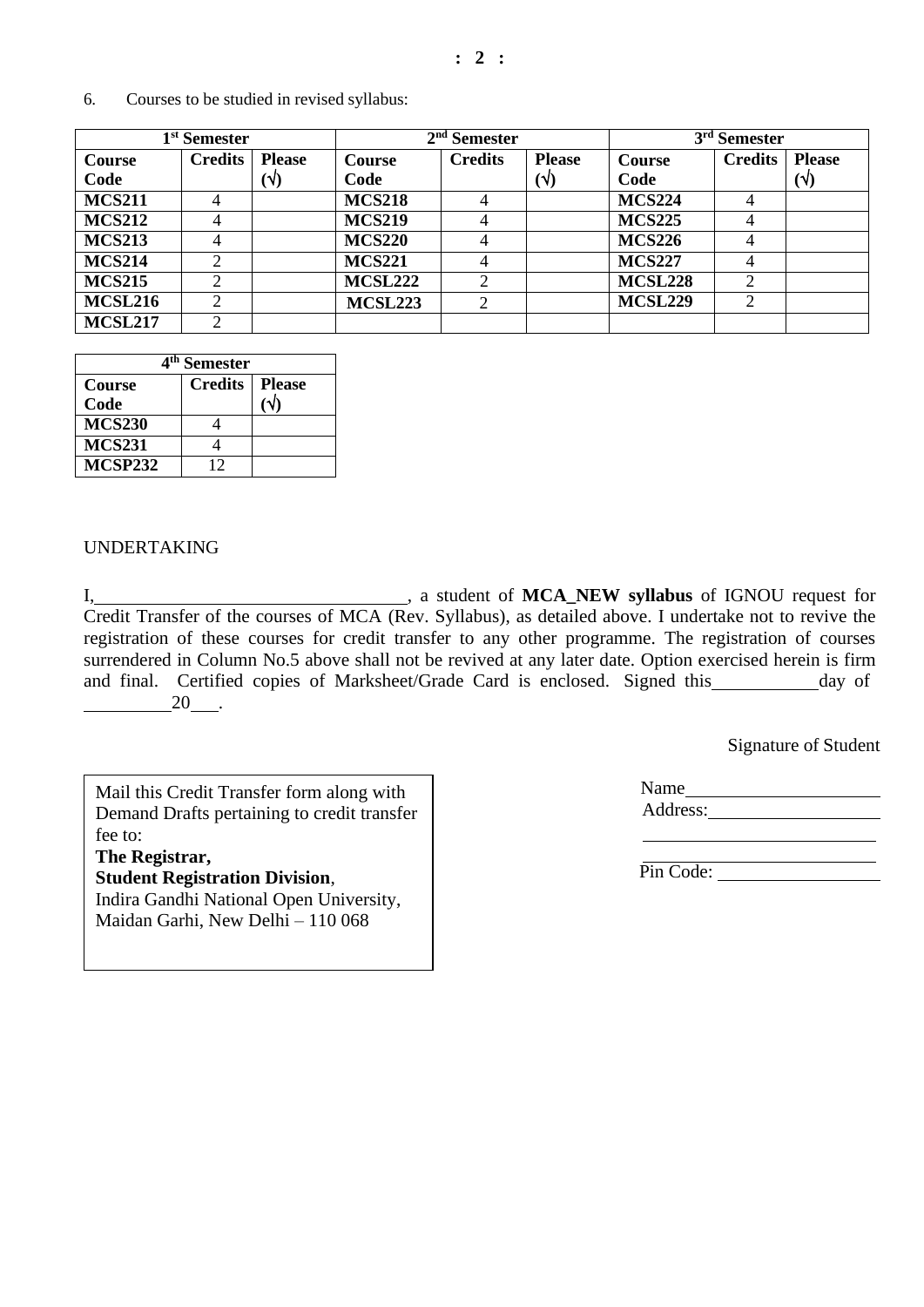## Credit Transfer Policy For MCA (Revised Syllabus) to MCA\_NEW Syllabus

| MCA (Revised Syllabus) The   |                                                |                 | MCA_NEW(Syllabus)                          |                                                |                 |  |
|------------------------------|------------------------------------------------|-----------------|--------------------------------------------|------------------------------------------------|-----------------|--|
| Courses against which credit |                                                |                 | The Courses in which credit transfer to be |                                                |                 |  |
| transfer to be given         |                                                |                 | given                                      |                                                |                 |  |
|                              |                                                |                 |                                            |                                                |                 |  |
|                              |                                                |                 |                                            |                                                |                 |  |
| Course code                  | Title                                          | Credit          | Course                                     | Title                                          | Credit          |  |
|                              |                                                |                 | code                                       |                                                |                 |  |
| <b>MCS-31</b>                | Design and analysis of                         | $\overline{04}$ | <b>MCS-211</b>                             | Design and analysis                            | $\overline{04}$ |  |
|                              | algorithms                                     |                 |                                            | of algorithms                                  |                 |  |
| <b>MCS-13</b>                | <b>Discrete Mathematics</b>                    | $2+2=4$         | MCS-212**                                  | <b>Discrete Mathematics</b>                    | 04              |  |
|                              | $+$                                            |                 |                                            |                                                |                 |  |
| $\mathrm{+}$<br>MCS-         | <b>Advance Discrete</b>                        |                 |                                            |                                                |                 |  |
| 33                           | <b>Mathematics</b>                             |                 |                                            |                                                |                 |  |
|                              |                                                |                 |                                            |                                                |                 |  |
| <b>MCS-34</b>                | Software Engineering                           | 03              | <b>MCS-213</b>                             | Software Engineering                           | 04              |  |
|                              |                                                |                 |                                            |                                                |                 |  |
|                              |                                                |                 |                                            |                                                |                 |  |
| <b>MCS-42</b>                | Data Communication                             | 04              | <b>MCS-218</b>                             | Data Communication and                         | 04              |  |
|                              | and Computer<br>Networks                       |                 |                                            | <b>Computer Networks</b>                       |                 |  |
| <b>MCS-32</b>                | Object Oriented                                | 03              | <b>MCS-219</b>                             | <b>Object Oriented Analysis</b>                | 04              |  |
|                              | Analysis and Design                            |                 |                                            | and Design                                     |                 |  |
| $MCS-51$                     | <b>Advanced Internet</b>                       | $\overline{03}$ | <b>MCS-220</b>                             | Web Technologies                               | 04              |  |
|                              | Technologies                                   |                 |                                            |                                                |                 |  |
| <b>MCS-035</b>               | Accountancy and<br><b>Financial Management</b> | 03              | <b>MCS-225</b>                             | Accountancy and<br><b>Financial Management</b> | 04              |  |
|                              |                                                |                 |                                            |                                                |                 |  |
|                              |                                                |                 |                                            |                                                |                 |  |
|                              |                                                |                 |                                            |                                                |                 |  |
|                              |                                                |                 |                                            |                                                |                 |  |
|                              |                                                |                 |                                            |                                                | 12              |  |
| <b>MCSP-060</b>              | Project                                        | 16              | <b>MCSP-232</b>                            | Project                                        |                 |  |
|                              |                                                |                 |                                            |                                                |                 |  |

**\*\*For credit transfer to MCA-212 student should have successfully completed both the courses, MCS-13 and MCS-33.**